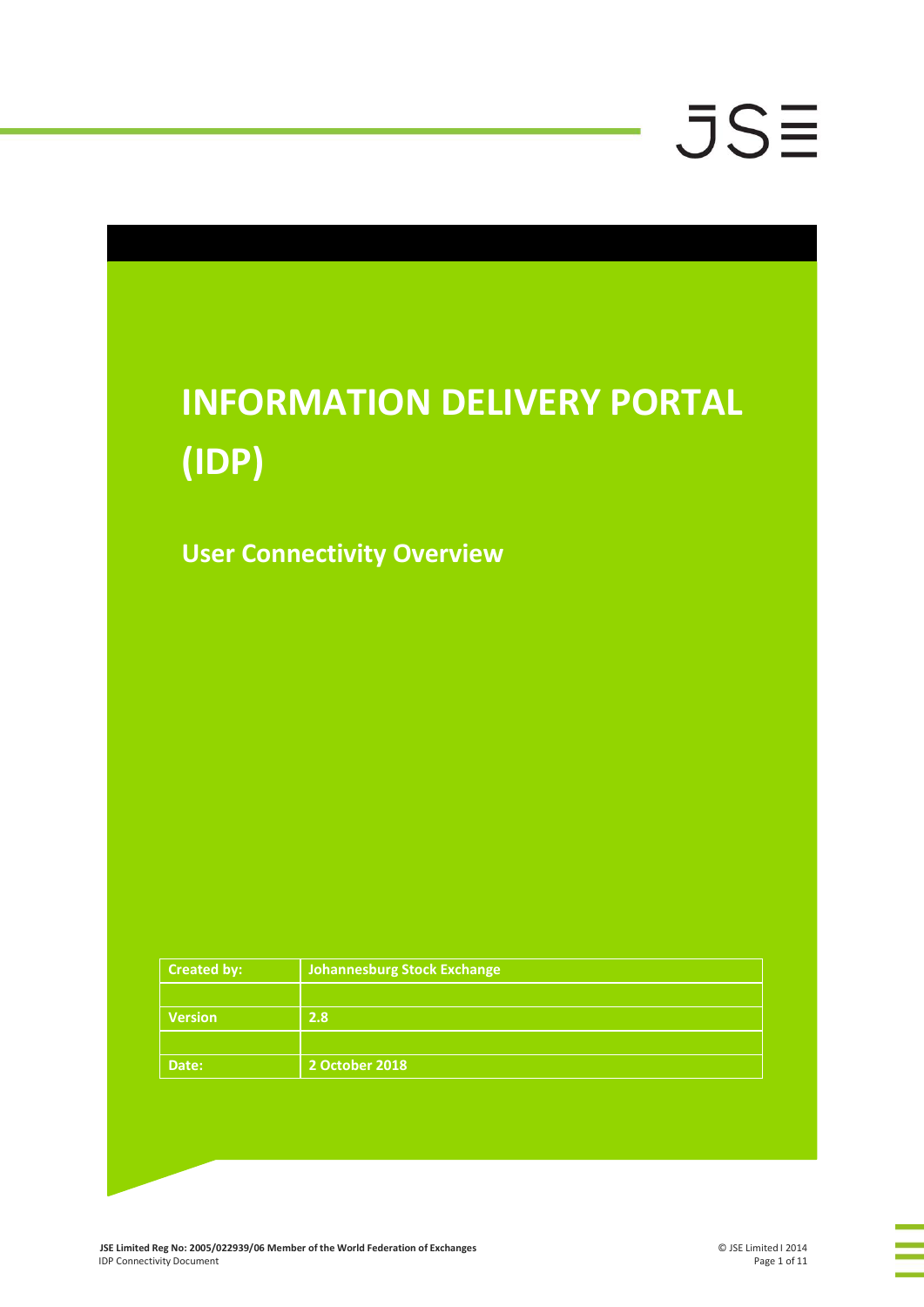### <span id="page-1-0"></span>**TABLE OF CONTENTS**

| 3.          |     |  |  |  |
|-------------|-----|--|--|--|
| 4.          |     |  |  |  |
| 5.          |     |  |  |  |
|             | 5.1 |  |  |  |
|             | 5.2 |  |  |  |
| 6.          |     |  |  |  |
| $7^{\circ}$ |     |  |  |  |
|             | 7.1 |  |  |  |
|             | 7.2 |  |  |  |
|             |     |  |  |  |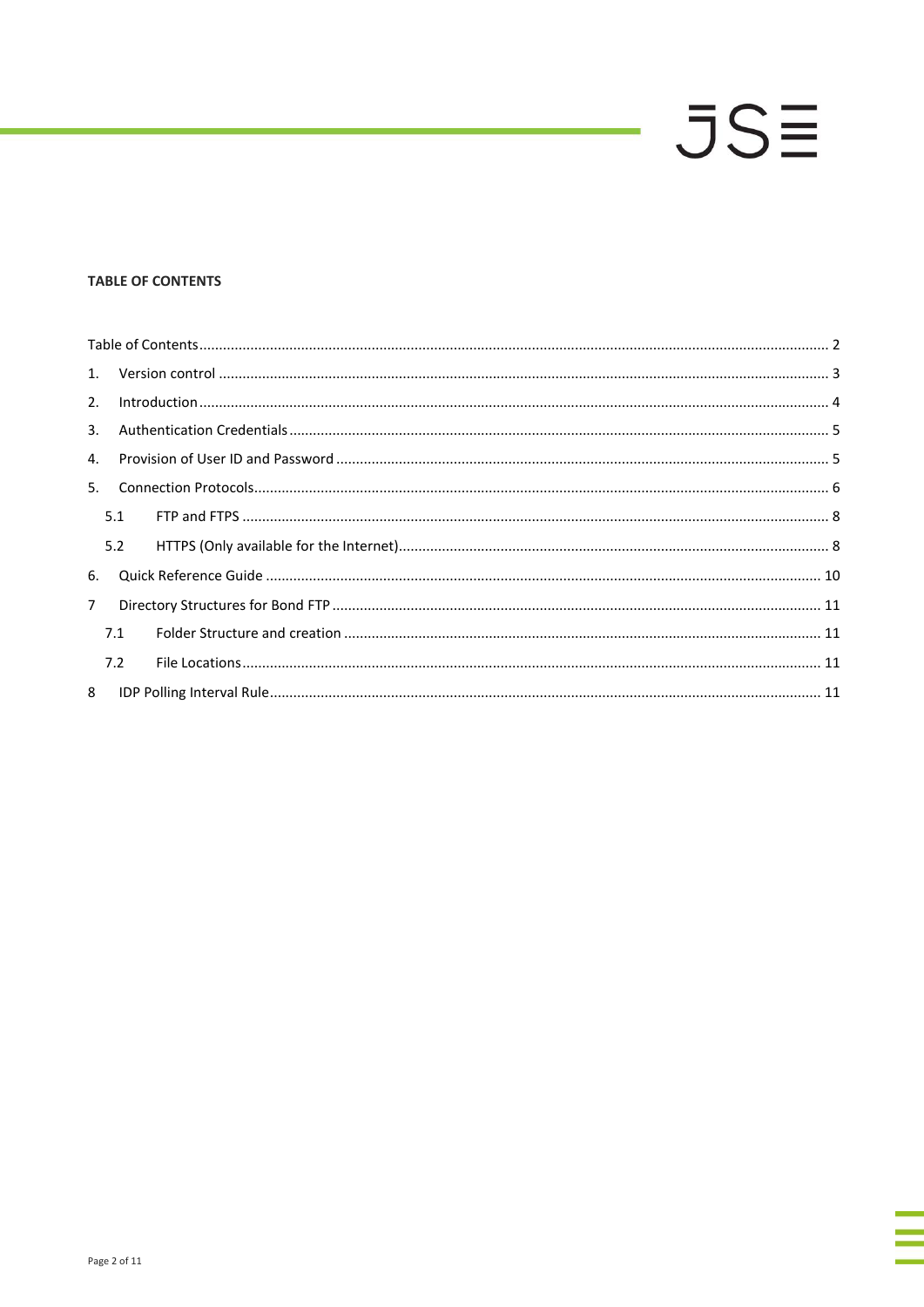# $JS\equiv$

### **1. VERSION CONTROL**

| <b>Version</b> | Author                  | <b>Date</b> | <b>Reason for changes</b>                                 |
|----------------|-------------------------|-------------|-----------------------------------------------------------|
| 1.0            | Jean Erasmus            | 01/08/2010  | Created.                                                  |
| 2.0            | Jean Erasmus            | 22/10/2010  | Made changes as result of testing.                        |
| 2.1            | Siviwe Xegwana          | 11/11/2010  | Updated the WSDL content                                  |
| 2.2            | John Steinberg          | 29/07/2012  | Update filename convention in history section             |
| 2.3            | Riaan Boucher, Maria    | 18/07/2013  | Updated the document to include the number of             |
|                | Dalle Ave and Sandra    |             | concurrent connections to the JSE FTP platform.           |
|                | Borrageiro              |             |                                                           |
|                |                         |             | addition, merged the equity and bond<br><b>IDP</b><br>In. |
|                |                         |             | connectivity documents into one as the connectivity       |
|                |                         |             | process and procedures is consistent across the two       |
|                |                         |             | services.                                                 |
| 2.4            |                         | 20/05/2014  | Minor changes and document cleanup                        |
| 2.5            | Maria Dalle Ave, Andrew | 20/05/2014  | Updated to include additional security controls           |
|                | Cliffe                  |             | required                                                  |
| 2.6            | Vikesh Ramdhani         | 03/04/2017  | Update to Quick Reference Guide & Directory               |
|                |                         |             | Structures.                                               |
| 2.7            | Client Service Centre   | 03/04/2017  | Minor amendments/corrections                              |
|                |                         |             |                                                           |
| 2.8            | <b>Neil Vendeiro</b>    | 27/09/2018  | Included new section 8 that explains the new rule         |
|                |                         |             | around the IDP polling interval                           |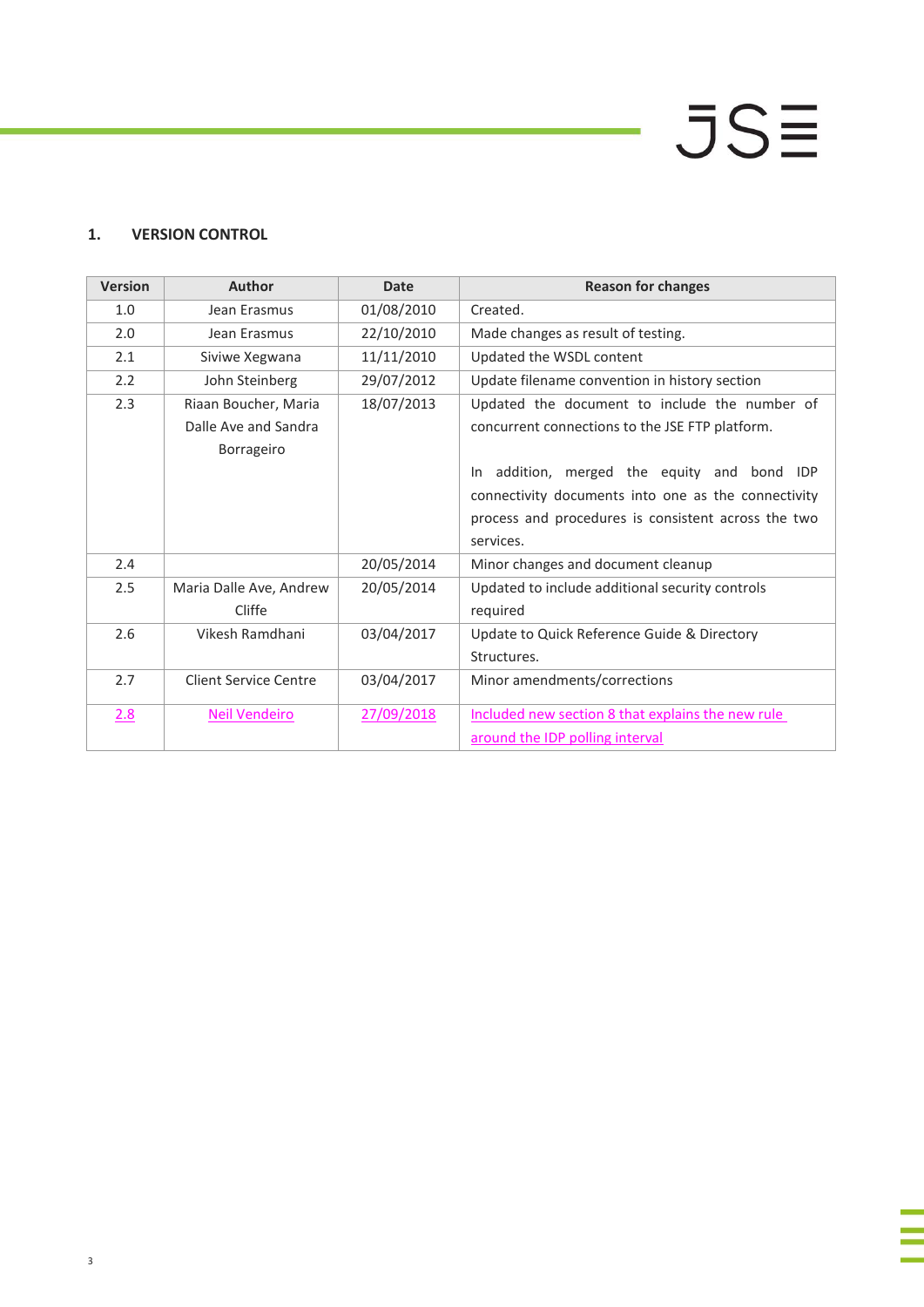#### <span id="page-3-0"></span>**2. INTRODUCTION**

This document outlines the various connectivity requirements, which includes the delivery protocols, for the access and retrieval of data files from the JSE's delivery server, Information Delivery Portal (IDP).

Subscribers will be able to access the data files either via the Internet or via a leased line to the JSE delivery server, IDP, in Johannesburg. The JSE provides different protocols for accessing / for connectivity to the IDP service and these are covered in section 5.

Any problems in respect of the data in any file or in respect of connectivity must be communicated to the JSE Customer Support team for assistance. The JSE Customer Support team will conduct initial investigations and where necessary, the problem will be referred to the technical support staff of the JSE.

| JSE Customer Support Contact details: CustomerSupport@jse.co.za |                                                                            |                                                                |
|-----------------------------------------------------------------|----------------------------------------------------------------------------|----------------------------------------------------------------|
| <b>Service Times</b>                                            | All times are in<br><b>South African</b><br><b>Standard Time</b><br>(SAST) | <b>Contact Number</b>                                          |
| <b>JSE Business Hours:</b>                                      | $06h30 - 19h00$                                                            | +27 (0)11 520 7777                                             |
| After Hours:                                                    | 19h00 - 06h30                                                              | +27 (0)11 520 7900                                             |
|                                                                 |                                                                            | (this number is automatically routed to the standby<br>person) |
|                                                                 |                                                                            | Or                                                             |
|                                                                 |                                                                            | +27 (0)83 611 9315                                             |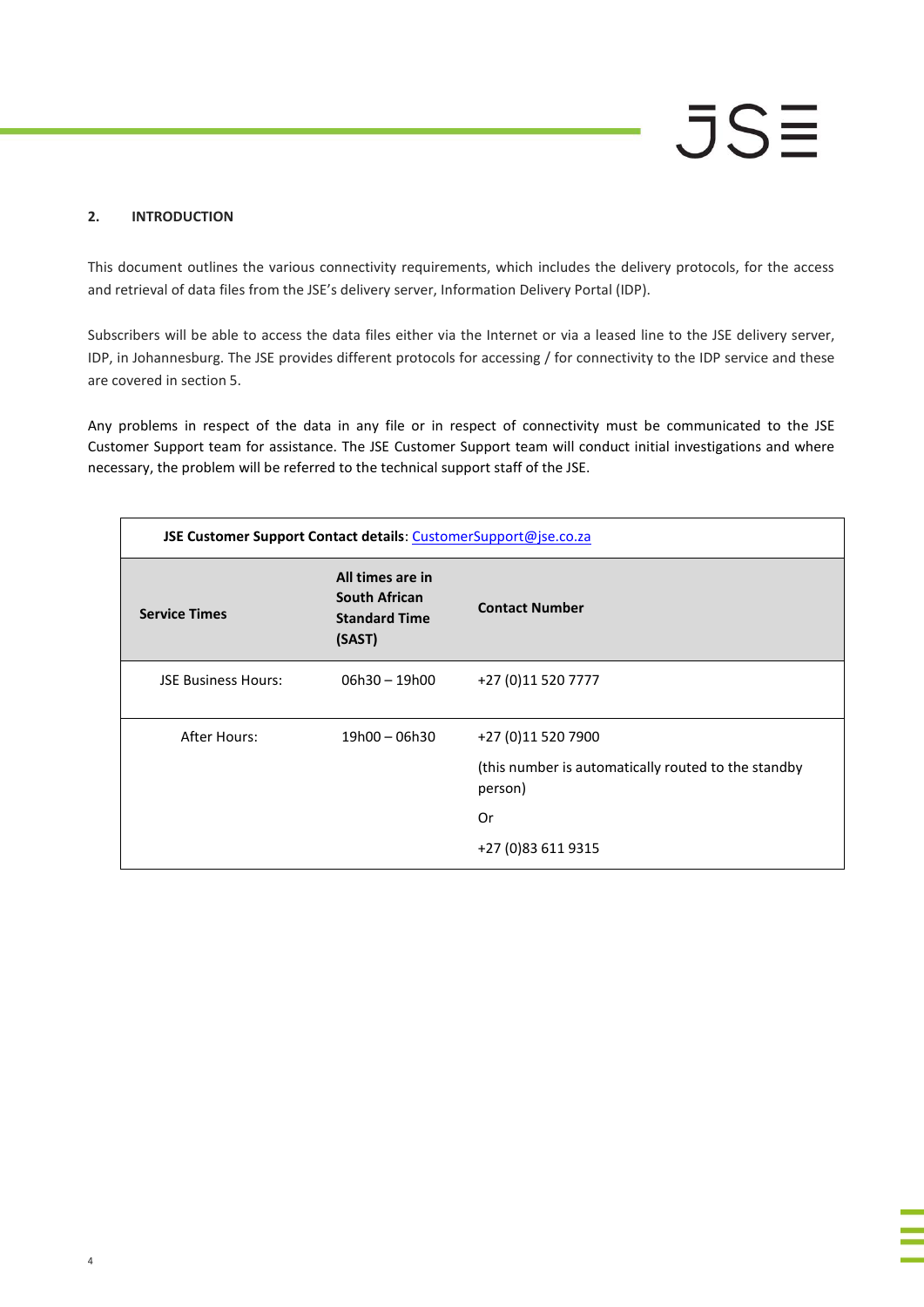### <span id="page-4-0"></span>**3. AUTHENTICATION CREDENTIALS**

The JSE deems the below access control measures critical to ensure that clients only access the information that they are licensed for and therefore entitled to. This structure also better protects the JSE from malicious activities.

On this basis, clients involved in the download service will be required to provide some personal information such as their email address, identification number and mobile number. This information will be kept strictly confidential and only used for the formal registration of user ID's and password resets.

To be able to access the service, you will need to have one or more valid user ID's and passwords as per the below guidelines.

- Clients that make use of an **automated routine to download the data files** will be required to register for a company level service account which must only be used for the purpose of automated scripting based downloads. This password will be changed on an annual basis. The JSE strongly recommends that this user name and password be maintained in a configuration file, rather than then being embedded into the scripting code, to better accommodate password changes. **Please note that this service account information must only be known by the required people that have to support the environment.**
- **Clients that make use of manual methods to download the data files,** as primary or acting as backup to the automated scripts, will be required to register an individual user account for each individual person that will be involved in doing download. These user level credentials will be personal and should therefore be treated as such i.e. no username and password sharing should be allowed. Users will be forced to change their password on a monthly basis.

### <span id="page-4-1"></span>**4. PROVISION OF USER ID ANDPASSWORD**

- 1. A representative from the JSE Client Data team will provide clients with their Sign-on credentials with 72 hours of the initial request.
- 2. A representative from the JSE Customer Support team will contact clients to confirm receipt of the file(s), User ID and Password.
- 3. The onus is on clients to test as soon as they have received the above mentioned information to ensure that their access to the system is correctly configured. Any issues experienced should be immediately reported to the JSE Customer Support team.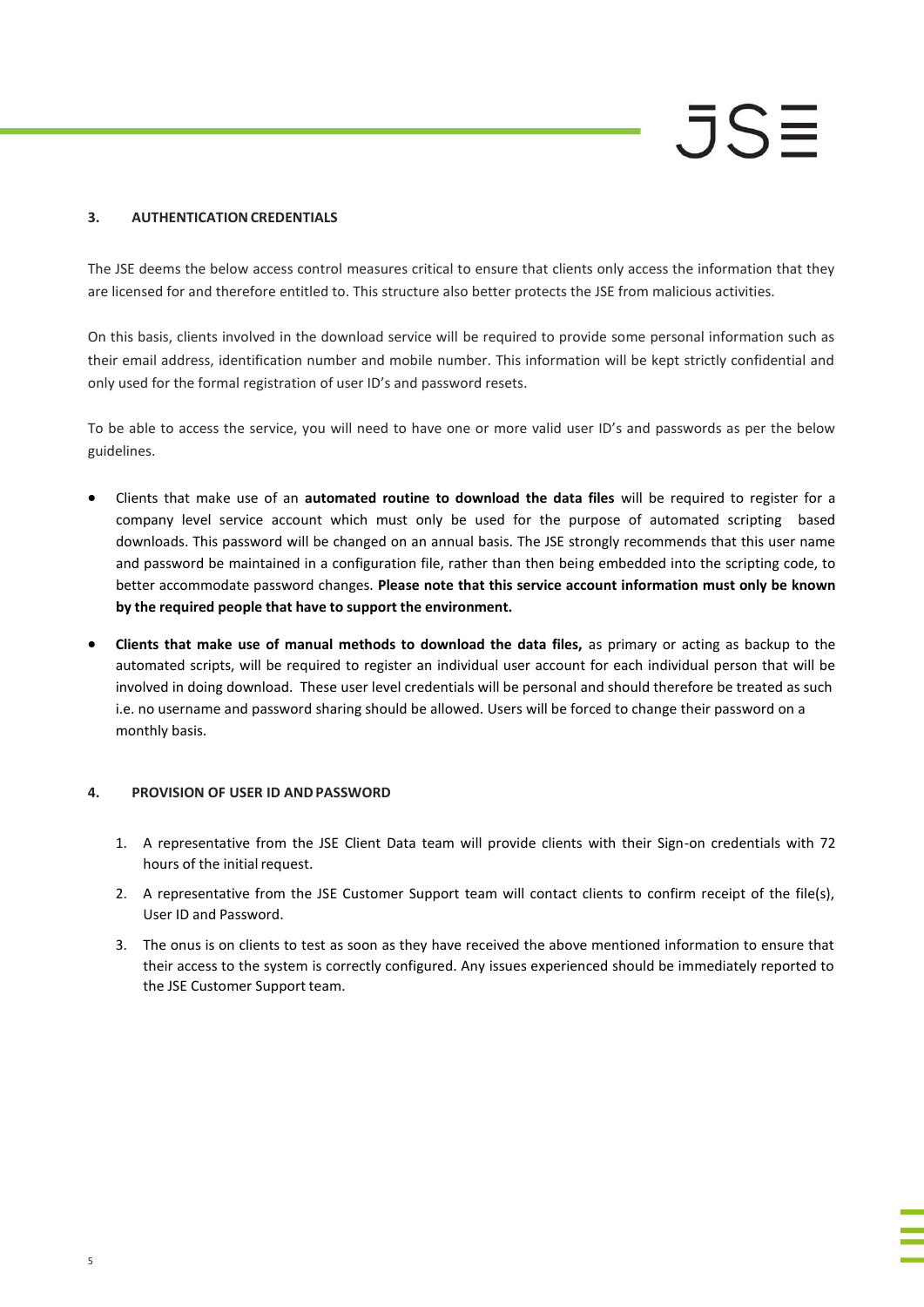#### **5. CONNECTIVITY PROTOCOLS**

When connecting to the IDP portal, clients will be allowed access through the use of different protocols. Clients will be able to make use of File Transfer Protocol (FTP), File Transfer Protocol Secure (FTPS) and a Web service over a Hyper Test Transfer Protocol Secure (HTTPS) Connection. Clients can connect via the internet or via direct leased lines to the JSE or via third party telecommunications provided to the JSE.

#### **5.1. FTPS Protocol Support**

FTPS is a File Transfer Protocol with enhanced security features and provides both a Secure Socket Layer (SSL) and Transport Layer Security (TLS) connection for inbound and outbound traffic. This is similar to standard FTP but performs operations over an encrypted link (SSL & TLS) and is more secure. To keep in line with industry best practice, the JSE enforces connections to only take place over TLS versions 1.1 and above, as previous versions of SSL (versions 2 & 3) and TLS (versions 1.0) are deemed vulnerable to sniffing, decryption and malicious attack. Therefore, **FTPS connections will require implicit TLS 1.1, and above, capable software clients connecting to TCP port 990 using passivemode.**

| <b>FTPS</b>           |                                                                                |
|-----------------------|--------------------------------------------------------------------------------|
| Domain Name System    | <b>For IDP Securely</b>                                                        |
| (DNS)                 | accessidp.jse.co.za                                                            |
|                       | (We recommend using this to protect against future IP address changes)         |
| and                   | or                                                                             |
|                       | 196.216.152.16                                                                 |
| <b>IP Address</b>     |                                                                                |
|                       | 0r                                                                             |
|                       |                                                                                |
|                       | <b>For BondFTP Securely</b>                                                    |
|                       | accessbondftp.jse.co.za                                                        |
|                       | (We recommend using this to protect against future IP address changes)         |
|                       | or                                                                             |
|                       | 196.216.152.24                                                                 |
| Ports                 | 990 for FTPS                                                                   |
|                       | 65235 to 65535 Return Port range for FTPS                                      |
|                       | The revised port range for FTPS allows an increase in the number of concurrent |
|                       | connections to the platform.                                                   |
| Credentials           | As supplied by JSE Client Data                                                 |
| File Location for IDP | /IDP                                                                           |

#### **Access via the client access network (dedicated leased lines):**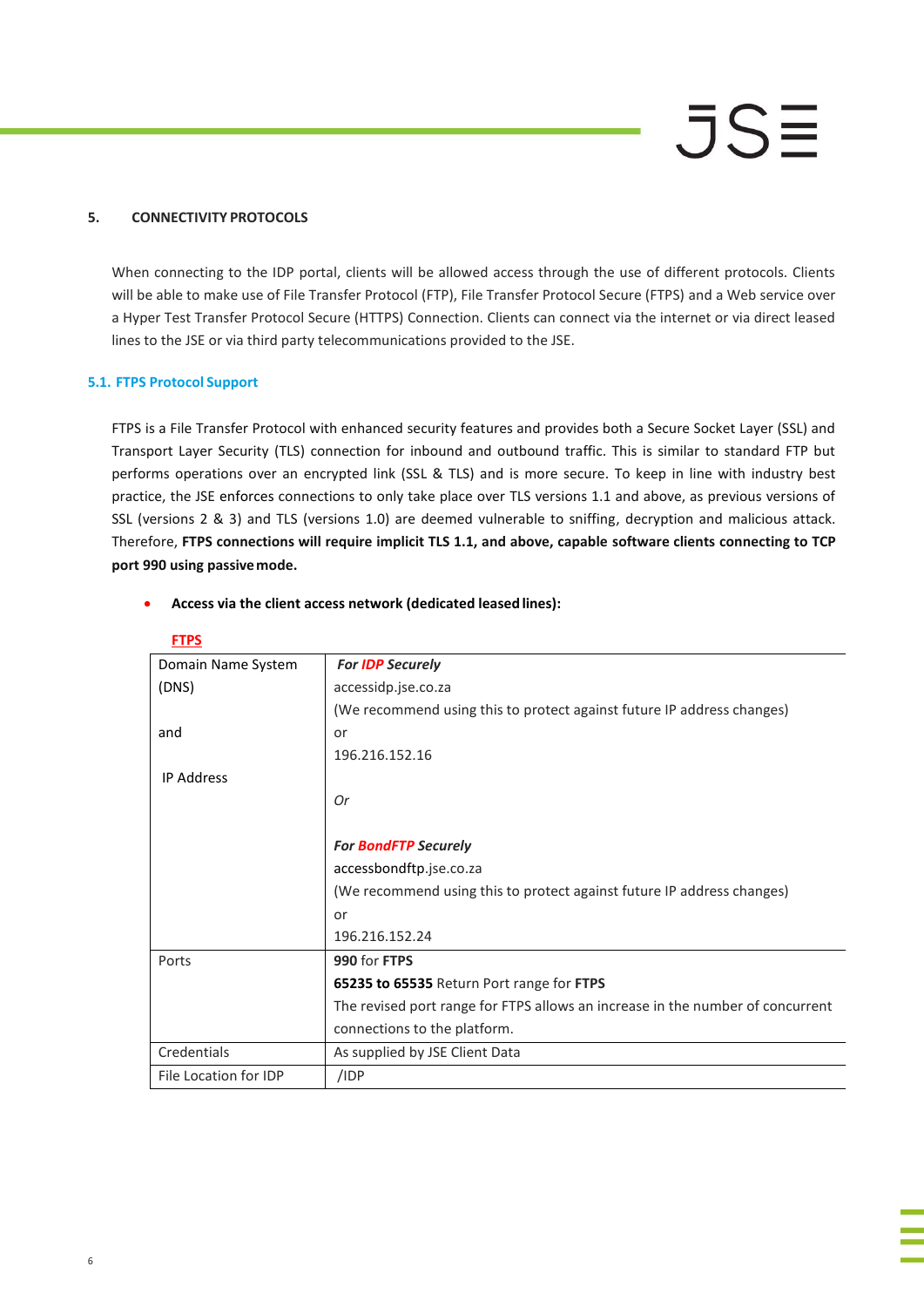| <b>FTP</b>            |                                                                        |  |
|-----------------------|------------------------------------------------------------------------|--|
| Domain Name System    | <b>For IDP (Not Secured)</b>                                           |  |
| (DNS)                 | accessftp.jse.co.za                                                    |  |
|                       | (We recommend using this to protect against future IP address changes) |  |
| and                   | or                                                                     |  |
|                       | 196.216.152.18                                                         |  |
| <b>IP Address</b>     |                                                                        |  |
|                       | Or                                                                     |  |
|                       |                                                                        |  |
|                       | <b>For BondFTP (Not Secured)</b>                                       |  |
|                       | accessbondftp.jse.co.za                                                |  |
|                       | (We recommend using this to protect against future IP address changes) |  |
|                       | or                                                                     |  |
|                       | 196.216.152.24                                                         |  |
| Ports                 | 21 Target Port for FTP                                                 |  |
|                       | 20 Return Data Port for FTP                                            |  |
| Credentials           | As supplied by JSE Client Data                                         |  |
| File Location for IDP | /IDP                                                                   |  |

### **Access via the Internet:**

**FTPS**

| Domain Name System    | <b>For IDP Securely</b>                                                        |
|-----------------------|--------------------------------------------------------------------------------|
| (DNS)                 | idp.jse.co.za                                                                  |
|                       | (We recommend using this to protect against future IP address changes)         |
| and                   | or                                                                             |
|                       | 196.216.154.143                                                                |
| <b>IP Address</b>     |                                                                                |
|                       | Or                                                                             |
|                       |                                                                                |
|                       | <b>For BondFTP Securely</b>                                                    |
|                       | bondftp.jse.co.za                                                              |
|                       | (We recommend using this to protect against future IP address changes)         |
|                       | or                                                                             |
|                       | 196.216.154.144                                                                |
| Ports                 | 990 Target Port for FTPS                                                       |
|                       | 65235 to 65535 Return Port range for FTPS                                      |
|                       | The revised port range for FTPS allows an increase in the number of concurrent |
|                       | connections to the platform.                                                   |
| Credentials           | As supplied by JSE Client Data                                                 |
| File Location for IDP | /IDP                                                                           |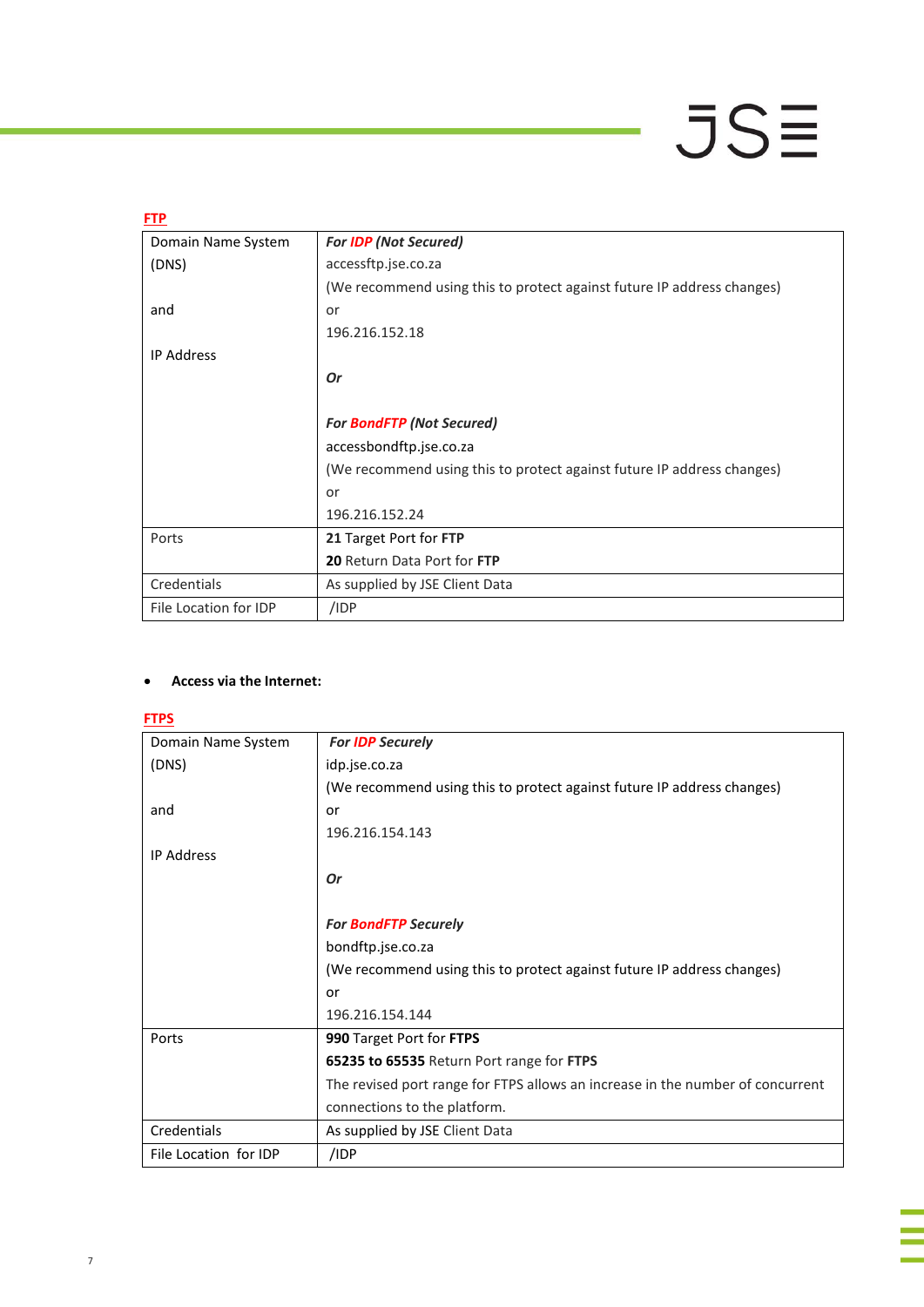### **5.2. HTTPS (Only available for the Internet)**

HTTPS uses HTTP but additionally activates Web server security, in the form of Secure Sockets Layer (SSL). This means that the communications between the client and the (host) Web server are encrypted and, additionally, that the host Web server may be validated by the client using a Digital Certificate on the server.

| Domain Name System                                                                                                     | https://idp.jse.co.za/IDPService.svc                                                                                        |  |  |  |
|------------------------------------------------------------------------------------------------------------------------|-----------------------------------------------------------------------------------------------------------------------------|--|--|--|
| (DNS)                                                                                                                  |                                                                                                                             |  |  |  |
| Credentials                                                                                                            | As supplied by JSE Client Data                                                                                              |  |  |  |
| Usage                                                                                                                  | Clients will have to request a wsdl file from the idp web service using the                                                 |  |  |  |
|                                                                                                                        | specified URL below or load the file using xml below. Clients can then use the                                              |  |  |  |
|                                                                                                                        | wsdl to generate a proxy client that will communicate with the service.                                                     |  |  |  |
| WSDL                                                                                                                   | https://idp.jse.co.za/IDPService.svc?wsdl                                                                                   |  |  |  |
|                                                                                                                        |                                                                                                                             |  |  |  |
| xml version="1.0" encoding="utf-8" ?                                                                                   |                                                                                                                             |  |  |  |
| <wsdl:definitions< td=""><td>name="IDPService"<br/>targetNamespace="https://idp.jse.co.za/"</td></wsdl:definitions<>   | name="IDPService"<br>targetNamespace="https://idp.jse.co.za/"                                                               |  |  |  |
| xmlns:wsdl="http://schemas.xmlsoap.org/wsdl/"                                                                          | xmlns:wsa10="http://www.w3.org/2005/08/addressing"                                                                          |  |  |  |
|                                                                                                                        | xmlns:wsx="http://schemas.xmlsoap.org/ws/2004/09/mex" xmlns:soap12="http://schemas.xmlsoap.org/wsdl/soap12/"                |  |  |  |
|                                                                                                                        | xmlns:wsu="http://docs.oasis-open.org/wss/2004/01/oasis-200401-wss-wssecurity-utility-1.0.xsd"                              |  |  |  |
|                                                                                                                        | xmlns:wsp="http://schemas.xmlsoap.org/ws/2004/09/policy"                                                                    |  |  |  |
|                                                                                                                        | xmlns:wsap="http://schemas.xmlsoap.org/ws/2004/08/addressing/policy"                                                        |  |  |  |
|                                                                                                                        | xmlns:msc="http://schemas.microsoft.com/ws/2005/12/wsdl/contract"                                                           |  |  |  |
|                                                                                                                        | xmlns:wsa="http://schemas.xmlsoap.org/ws/2004/08/addressing"                                                                |  |  |  |
|                                                                                                                        | xmlns:wsam="http://www.w3.org/2007/05/addressing/metadata"                                                                  |  |  |  |
|                                                                                                                        | xmlns:wsaw="http://www.w3.org/2006/05/addressing/wsdl"<br>xmlns:tns="https://idp.jse.co.za/"                                |  |  |  |
| xmlns:soap="http://schemas.xmlsoap.org/wsdl/soap/"                                                                     | xmlns:i0="http://tempuri.org/"                                                                                              |  |  |  |
|                                                                                                                        | xmlns:xsd="http://www.w3.org/2001/XMLSchema" xmlns:soapenc="http://schemas.xmlsoap.org/soap/encoding/">                     |  |  |  |
| <wsdl:import location="https://idp.jse.co.za/IDPService.svc?wsdl=wsdl0" namespace="http://tempuri.org/"></wsdl:import> |                                                                                                                             |  |  |  |
| <wsdl:types></wsdl:types>                                                                                              |                                                                                                                             |  |  |  |
|                                                                                                                        | <xsd:schema targetnamespace="https://idp.jse.co.za/Imports"></xsd:schema>                                                   |  |  |  |
|                                                                                                                        | <xsd:import namespace="https://idp.jse.co.za/" schemalocation="https://idp.jse.co.za/IDPService.svc?xsd=xsd0"></xsd:import> |  |  |  |
| <xsd:import< td=""><td colspan="3">schemaLocation="https://idp.jse.co.za/IDPService.svc?xsd=xsd1"</td></xsd:import<>   | schemaLocation="https://idp.jse.co.za/IDPService.svc?xsd=xsd1"                                                              |  |  |  |
| namespace="http://schemas.microsoft.com/2003/10/Serialization/" />                                                     |                                                                                                                             |  |  |  |
|                                                                                                                        |                                                                                                                             |  |  |  |
|                                                                                                                        |                                                                                                                             |  |  |  |
|                                                                                                                        | <wsdl:message name="IIDP_InitializeDownload_InputMessage"></wsdl:message>                                                   |  |  |  |
| <wsdl:part element="tns:InitializeDownload" name="parameters"></wsdl:part>                                             |                                                                                                                             |  |  |  |
|                                                                                                                        |                                                                                                                             |  |  |  |
| <wsdl:message name="IIDP_InitializeDownload_OutputMessage"></wsdl:message>                                             |                                                                                                                             |  |  |  |
| <wsdl:part element="tns:InitializeDownloadResponse" name="parameters"></wsdl:part>                                     |                                                                                                                             |  |  |  |
|                                                                                                                        |                                                                                                                             |  |  |  |
| <wsdl:message name="IIDP_GetFileList_InputMessage"></wsdl:message>                                                     |                                                                                                                             |  |  |  |
| <wsdl:part element="tns:GetFileList" name="parameters"></wsdl:part>                                                    |                                                                                                                             |  |  |  |
|                                                                                                                        |                                                                                                                             |  |  |  |
| <wsdl:message name="IIDP_GetFileList_OutputMessage"></wsdl:message>                                                    |                                                                                                                             |  |  |  |
|                                                                                                                        | <wsdl:part element="tns:GetFileListResponse" name="parameters"></wsdl:part>                                                 |  |  |  |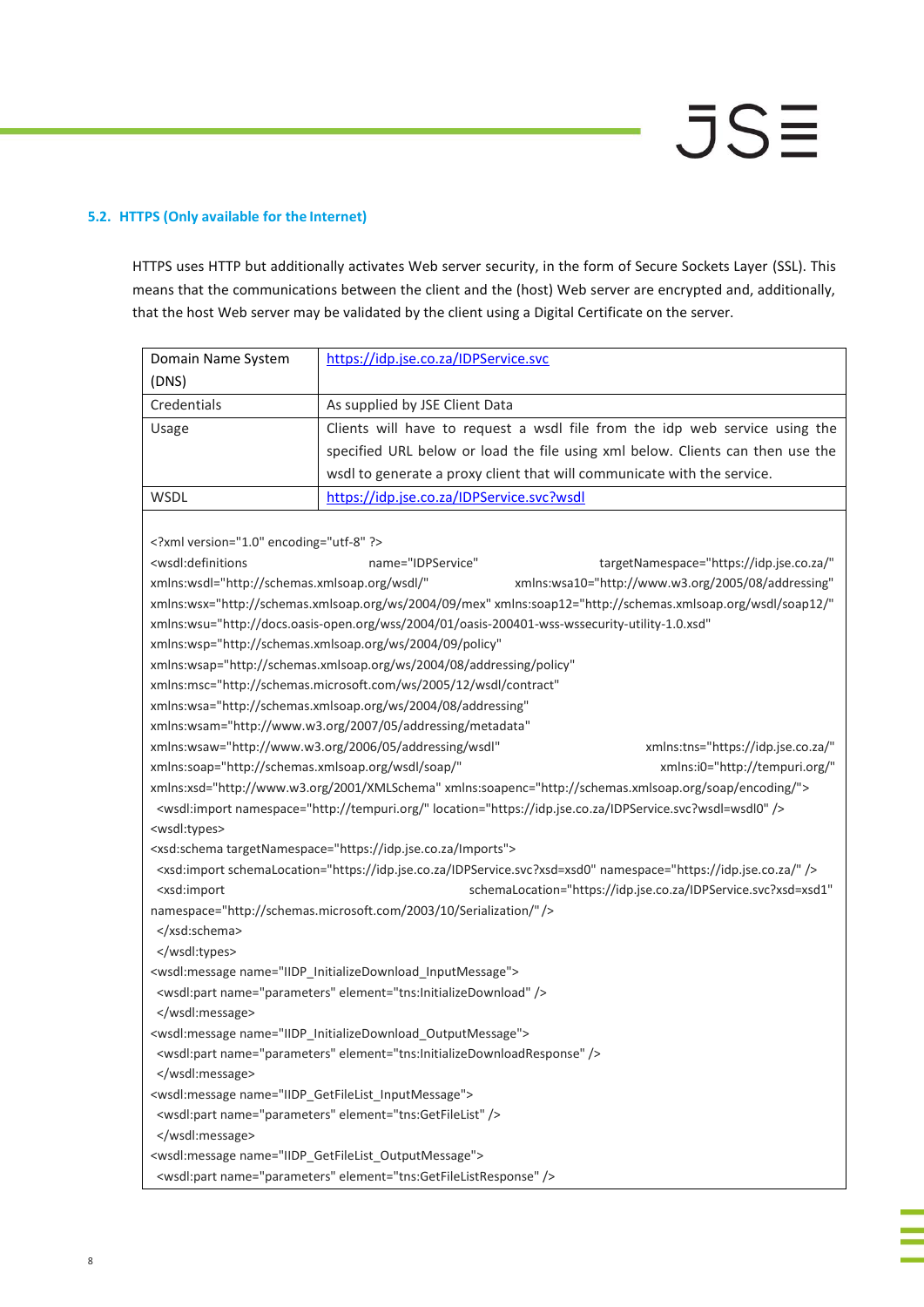i<br>Li

| <wsdl:porttype name="IIDP"></wsdl:porttype>                                                                     |                                                                                                                            |  |  |
|-----------------------------------------------------------------------------------------------------------------|----------------------------------------------------------------------------------------------------------------------------|--|--|
| <wsdl:operation name="InitializeDownload"></wsdl:operation>                                                     |                                                                                                                            |  |  |
| <wsdl:input< td=""><td>wsaw:Action="https://idp.jse.co.za/IIDP/InitializeDownload"</td></wsdl:input<>           | wsaw:Action="https://idp.jse.co.za/IIDP/InitializeDownload"                                                                |  |  |
| message="tns:IIDP_InitializeDownload_InputMessage"/>                                                            |                                                                                                                            |  |  |
| <wsdl:output< td=""><td>wsaw:Action="https://idp.jse.co.za/IIDP/InitializeDownloadResponse"</td></wsdl:output<> | wsaw:Action="https://idp.jse.co.za/IIDP/InitializeDownloadResponse"                                                        |  |  |
| message="tns:IIDP_InitializeDownload_OutputMessage"/>                                                           |                                                                                                                            |  |  |
|                                                                                                                 |                                                                                                                            |  |  |
| <wsdl:operation name="GetFileList"></wsdl:operation>                                                            |                                                                                                                            |  |  |
|                                                                                                                 | <wsdl:input message="tns:IIDP_GetFileList_InputMessage" wsaw:action="https://idp.jse.co.za/IIDP/GetFileList"></wsdl:input> |  |  |
| <wsdl:output< td=""><td>wsaw:Action="https://idp.jse.co.za/IIDP/GetFileListResponse"</td></wsdl:output<>        | wsaw:Action="https://idp.jse.co.za/IIDP/GetFileListResponse"                                                               |  |  |
| message="tns:IIDP_GetFileList_OutputMessage" />                                                                 |                                                                                                                            |  |  |
|                                                                                                                 |                                                                                                                            |  |  |
|                                                                                                                 |                                                                                                                            |  |  |
| <wsdl:service name="IDPService"></wsdl:service>                                                                 |                                                                                                                            |  |  |
| <wsdl:port binding="i0:secure" name="secure"></wsdl:port>                                                       |                                                                                                                            |  |  |
| <soap12:address location="https://idp.jse.co.za/IDPService.svc"></soap12:address>                               |                                                                                                                            |  |  |
| <wsa10:endpointreference></wsa10:endpointreference>                                                             |                                                                                                                            |  |  |
| <wsa10:address>https://idp.jse.co.za/IDPService.svc</wsa10:address>                                             |                                                                                                                            |  |  |
|                                                                                                                 |                                                                                                                            |  |  |
|                                                                                                                 |                                                                                                                            |  |  |
|                                                                                                                 |                                                                                                                            |  |  |
|                                                                                                                 |                                                                                                                            |  |  |
|                                                                                                                 |                                                                                                                            |  |  |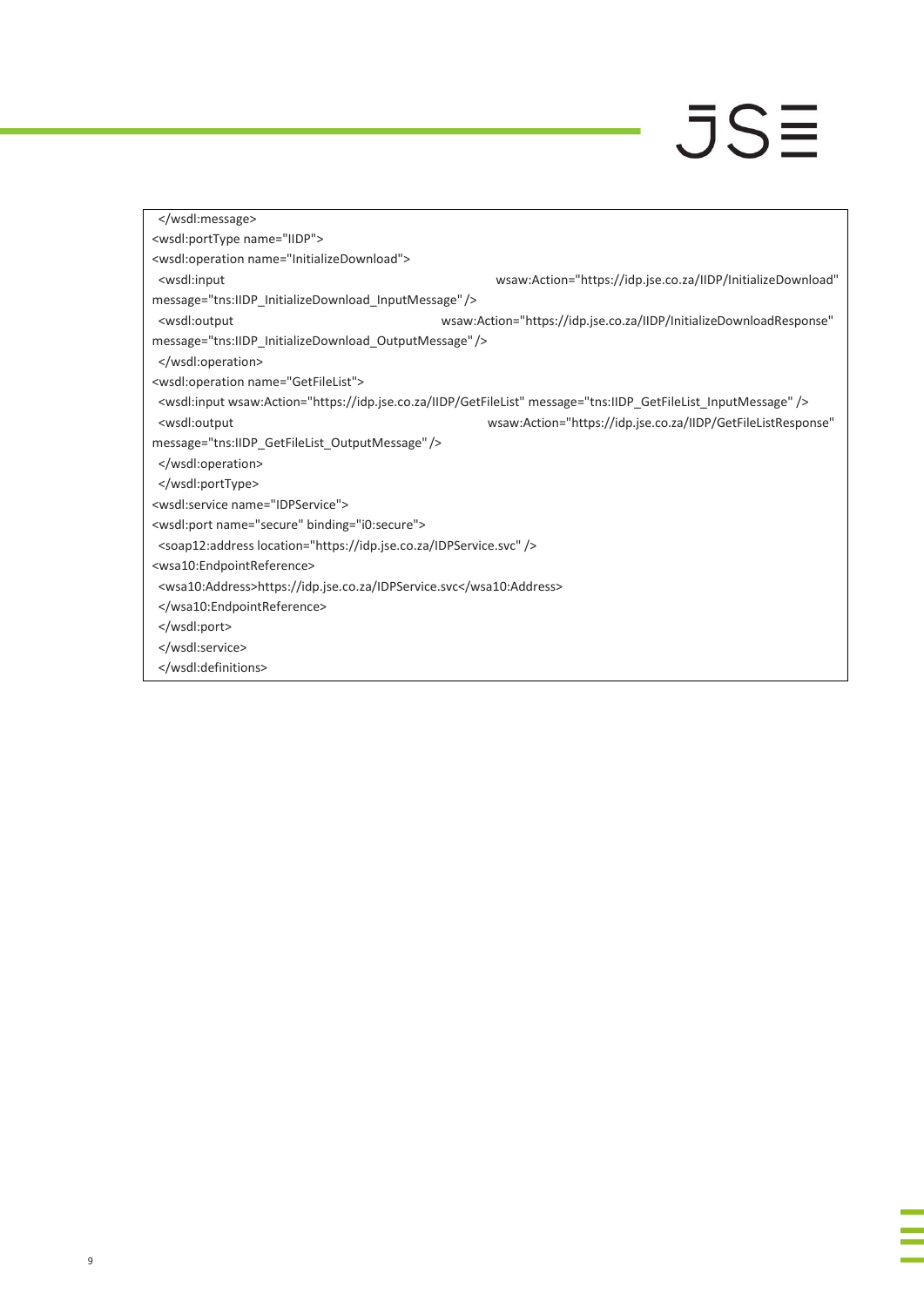### **6. QUICK REFERENCE GUIDE – IDP**

Once a Connectivity Protocol has been chosen, the below file directories may be used as a quick reference guide for specific file downloads from a Member, Common or Reference Data perspective. Please remember to have both the target and return ports open for the chosen connectivity protocol.

Once connected, clients will be prompted with multiple folder directories, accessing common files within the **'Common'** directory and Equity Market reference data within the **'Equity Market Prod'** directory.

For **Member Specific Files**, a reference guide is included below:

| <b>Service</b>                             | <b>File Name</b>            | <b>FTP Location</b>           |
|--------------------------------------------|-----------------------------|-------------------------------|
| <b>BDA Dissemination</b>                   | DDAP.SPRD.(alpha).B*.zip    |                               |
| <b>BDA Brokers Notes</b>                   | DDAP.SPRD.(alpha).XMLB*.zip |                               |
| <b>Commodity Derivatives Market</b>        | DDAP.SPRD.(alpha).AD.zip    |                               |
| <b>Equity Derivatives Market</b>           | DDAP.SPRD.(alpha).ED.zip    |                               |
| <b>Interest Rates Market</b>               | DDAP.SPRD.(alpha).IR.zip    |                               |
| <b>Equity Market: Early File</b>           | DDAP.SPRD.(alpha).EE.zip    |                               |
| Equity Market: EOD File                    | DDAP.SPRD.(alpha).E.zip     | Members/Member Alpha/Filename |
| Indices: All Africa                        | DDAP.SPRD.(alpha).Al.zip    |                               |
| Indices: Specialized                       | DDAP.SPRD.(alpha).SI.zip    |                               |
| Core Indices EOD File                      | DDAP.SPRD.(alpha).I.zip     |                               |
| International Benchmark Indices            | DDAP.SPRD.(alpha).II.zip    |                               |
| Total Return Index Intraday Snapshot (TRI) | DDAP.SPRD.(alpha).III.zip   |                               |
| Money Market                               | DDAP.SPRD.(alpha).MM.zip    |                               |

Historical information is available for up to 30 days for all member Specific files. These have an extension of the following format: D<YYMMDD> where

- YY is the year
- MM is the month (from  $01 12$ )
- DD is the day of the month

e.g DDAP.SPRD.(alpha).I.zip.D170301